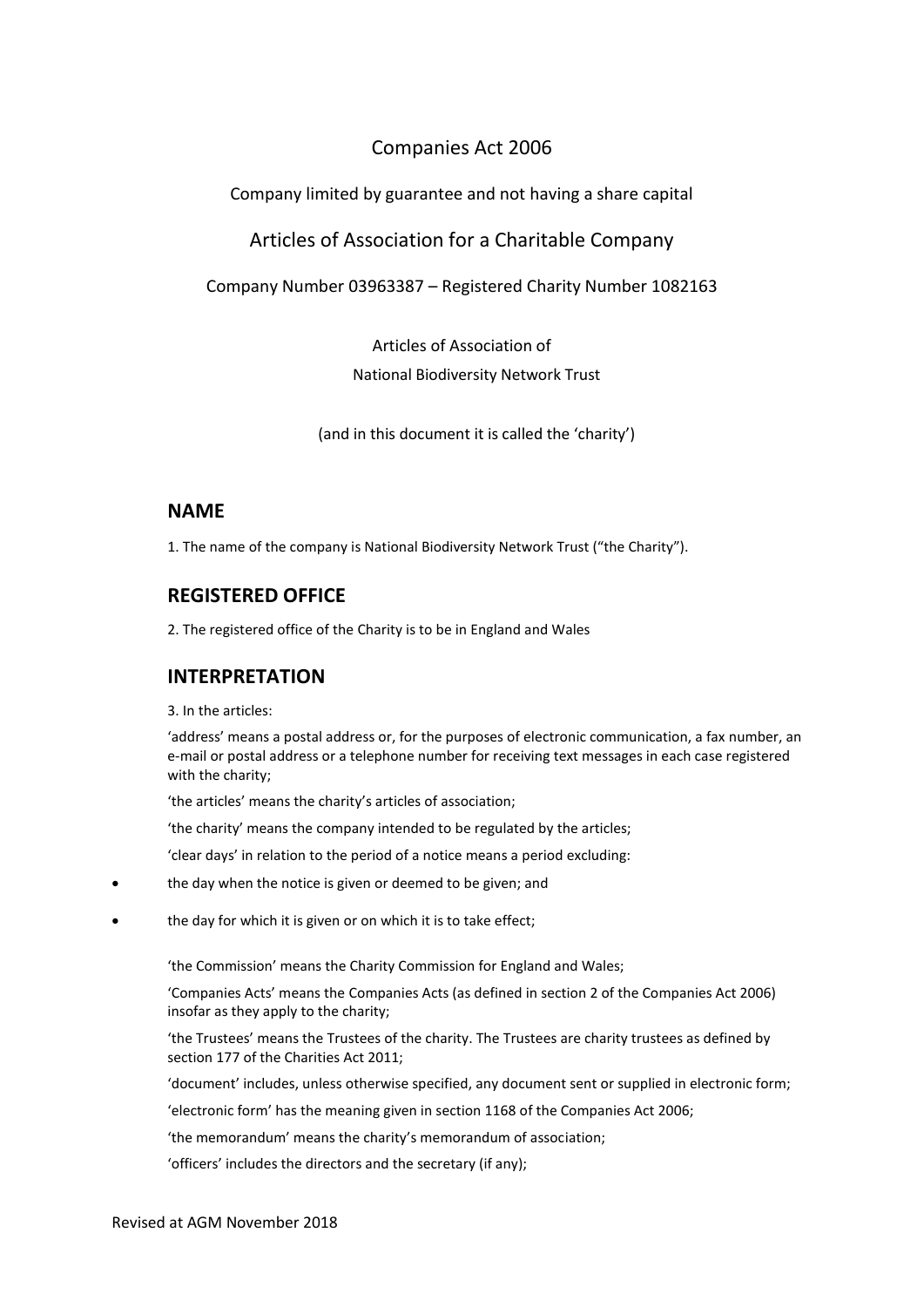'the seal' means the common seal of the charity if it has one;

'secretary' means any person appointed to perform the duties of the secretary of the charity;

'the United Kingdom' means Great Britain and Northern Ireland; and words importing one gender shall include all genders, and the singular includes the plural and vice versa.

"authorised representative" means an individual who is authorised by a member organisation to act on its behalf at meetings of the Charity and whose name is given to the secretary;

"Chairman" means the chairman of the Trustees;

"connected person" has the meaning prescribed by section 252 of the Act;

"financial expert" means an individual, company or firm who is an authorised person or an exempted person within the meaning of the Financial Services Act 1986;

"material benefit" means a benefit which may not be financial but has a monetary value;

"member" and "membership" refer to membership of the Charity;

"Memorandum of Association" means the Charity's Memorandum of Association

"month" means calendar month;

"the Objects" means the Objects of the Charity as defined in point 5 of these Articles;

"Regulations" means the regulation of the Charity;

"Rules and Standing Orders" means the rules and standing orders of the Charity;

"taxable trading" means carrying on a trade or business on a continuing basis for the principal purpose of raising funds and not for the purpose of actually carrying out the Objects;

"written" or "in writing" refers to a legible document on paper including a fax message; and

"year" means calendar year.

Expressions defined in the Act have the same meaning.

References to an Act of Parliament are to the Act as amended or re-enacted from time to time and to any subordinate legislation made under it.

Unless the context otherwise requires words or expressions contained in the articles have the same meaning as in the Companies Acts but excluding any statutory modification not in force when this constitution becomes binding on the charity.

Apart from the exception mentioned in the previous paragraph a reference to an Act of Parliament includes any statutory modification or re-enactment of it for the time being in force.

### **Liability of members**

4. The liability of the members is limited to a sum not exceeding £10, being the amount that each member undertakes to contribute to the assets of the charity in the event of its being wound up while he, she or it is a member or within one year after he, she or it ceases to be a member, for:

(1) payment of the charity's debts and liabilities incurred before he, she or it ceases to be a member;

- (2) payment of the costs, charges and expenses of winding up; and
- (3) adjustment of the rights of the contributories among themselves.

### **Objects**

5. The charity's objects ('Objects') are specifically restricted to the following:

The objects of the Charity are for the public benefit, to advance, formally and informally, public participation in and public understanding and enjoyment of, the conservation of biological resources, together with their sustainable and wise use, by providing public access to biological records, data or information pertaining to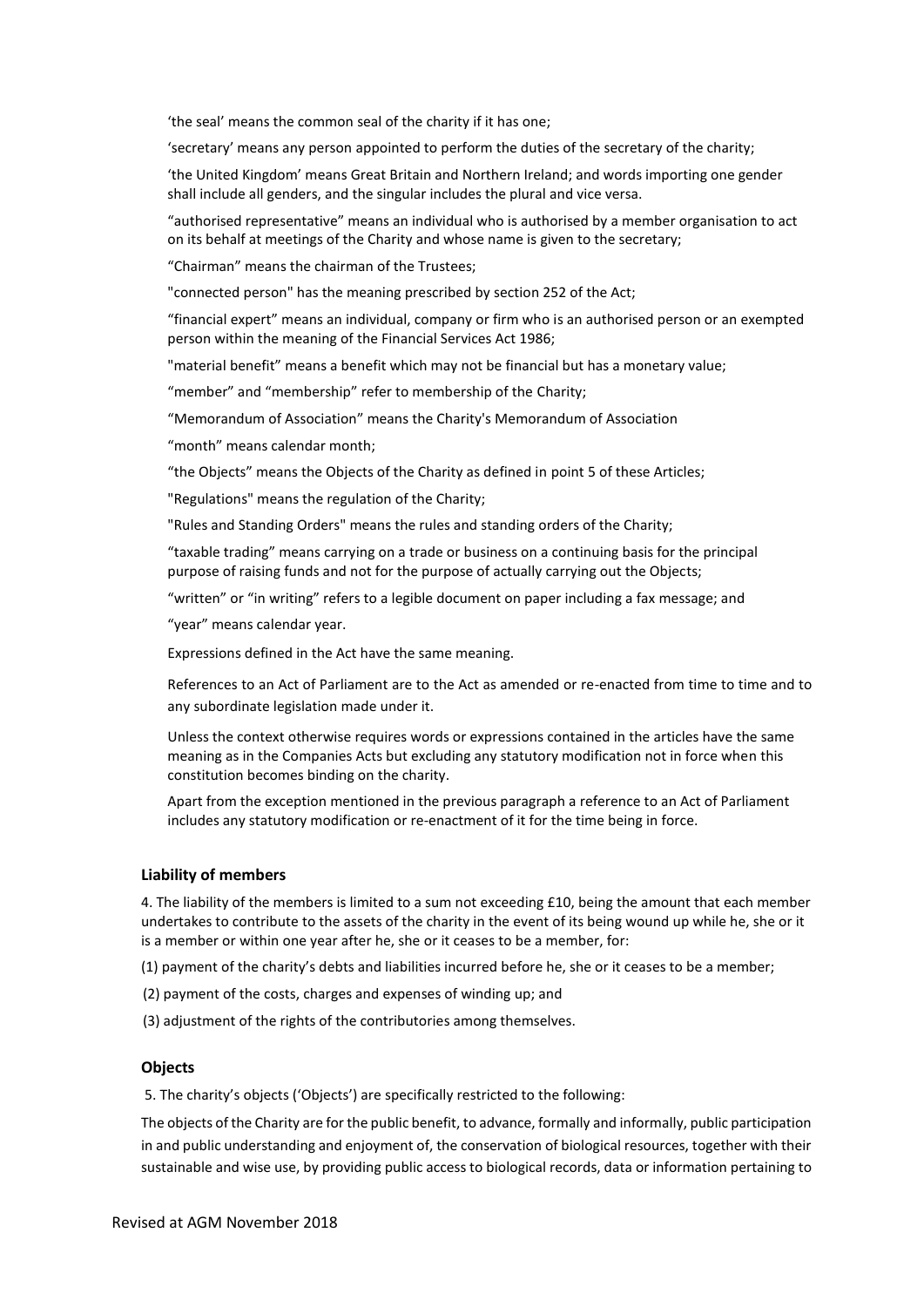the United Kingdom, the Channel Islands and the Isle of Man ("the Objects"). In these Articles, where the context permits or requires, "biological records, data or information" shall mean records (in any form) of kinds, numbers and habitats of wildlife and assemblages of organisms, living, fossil and of all kinds.

[Nothing in the articles shall authorise an application of the property of the charity for purposes which are not charitable in accordance with section 7 of the Charities and Trustee Investment (Scotland) Act 2005 and/or section 2 of the Charities Act (Northern Ireland) 2008.]

#### **Powers**

6. The charity has power to do anything which is calculated to further its Object(s) or is conducive or incidental to doing so. In particular, the charity has power:

- 1. to facilitate, promote and co-ordinate the collection, compilation, collation, interpretation, pooling and dissemination of biological records;
- 2. to promote, co-ordinate, establish, maintain and monitor standards of accuracy, formats, accessibility and compatibility of biological data and information;
- 3. to promote and facilitate the survey and study of biodiversity through biological recording and both disseminate and promote the dissemination of the results of such study and research;
- 4. to compile, maintain and publish a register of centres, agencies and other organisations, which hold biological data and information and accredit, establish and promote a network of such centres, agencies or organisations;
- 5. to promote the co-ordination, pooling and use of biological data and information in conjunction with physical, climatic, social or other data;
- 6. to develop computer software or other materials to assist, promote and enhance any of these activities;
- 7. to generate products and materials based on biological data in a wide range of formats and promote their public use;
- 8. to provide and promote communication or other information and services relating to, or incidental to, any of the activities set out in articles 6.1 to 6.7, especially for the benefit of the public as well as for the scientific community;
- 9. through the provision of services, advice, guidance or other means, develop understanding of how biological data and information can be used to aid decisions taken by others consistent with the Objects;
- 10. to promote or carry out research;
- 11. to provide advice;
- 12. to publish or distribute information
- 13. to co-operate with other bodies;
- 14. to raise funds. In doing so, the charity must not undertake any taxable permanent trading activity and must comply with any relevant statutory regulations;
- 15. to buy, take on lease or in exchange, hire or otherwise acquire any property and to maintain and equip it for use;
- 16. to sell, lease or otherwise dispose of all or any part of the property belonging to the charity. In exercising this power, the charity must comply as appropriate with sections 117 and 122 of the Charities Act 2011.
- 17. to borrow money and to charge the whole or any part of the property belonging to the charity as security for repayment of the money borrowed or security for a grant or the discharge of an obligation. The charity must comply as appropriate with sections 124 - 126 of the Charities Act 2011 if it wishes to mortgage land;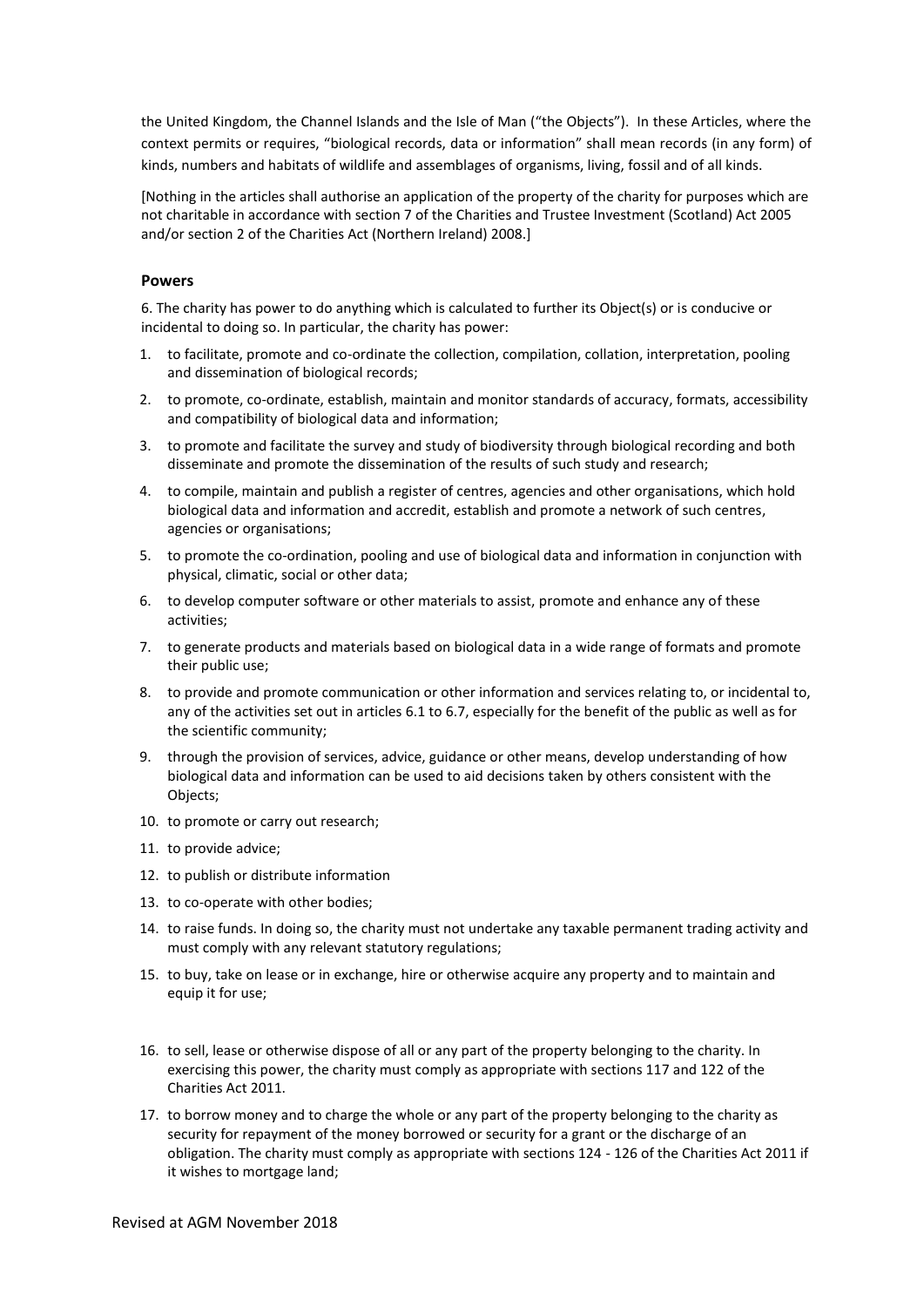- 18. to co-operate with other charities, voluntary bodies and statutory authorities and to exchange information and advice with them;
- 19. to establish or support any charitable trusts, associations or institutions formed for any of the charitable purposes included in the Objects;
- 20. to acquire, merge with or to enter into any partnership or joint venture arrangement with any other charity;
- 21. to set aside income as a reserve against future expenditure but only in accordance with a written policy about reserves;
- 22. to employ and remunerate such staff as are necessary for carrying out the work of the charity. The charity may employ or remunerate a director only to the extent it is permitted to do so by article 7 and provided it complies with the conditions in that article;

to:

- (a) deposit or invest funds;
- (b) employ a professional fund-manager; and
- (c) arrange for the investments or other property of the charity to be held in the name of a nominee;

in the same manner and subject to the same conditions as the trustees of a trust are permitted to do by the Trustee Act 2000;

- 23. to provide indemnity insurance for the directors in accordance with, and subject to the conditions in, section 189 of the Charities Act 2011;
- 24. To insure the property of the Charity against any foreseeable risk and take out other insurance policies to protect the Charity when required;
- 25. To insure the Trustees against the costs of a successful defence to a criminal prosecution brought against them as charity trustees or against personal liability incurred in respect of any act or omission which is or is alleged to be a breach of trust or breach of duty, unless the **Trustee** concerned knew that, or was reckless whether, the act or omission was a breach of trust or breach of duty;
- 26. to pay out of the funds of the charity the costs of forming and registering the charity both as a company and as a charity.
- 27. to enter into contracts to provide services to or on behalf of other bodies;
- 28. to establish subsidiary companies to assist or act as agents for the Charity;
- 29. to pay the costs of forming the Charity; and
- 30. to do anything else within the law which promotes or helps to promote the Objects.

#### **Application of income and property**

- 7. (1) The income and property of the charity shall be applied solely towards the promotion of the Objects.
	- (2) (a) A Trustee is entitled to be reimbursed from the property of the charity or may pay out of such property reasonable expenses properly incurred by him or her when acting on behalf of the charity.

(b) A Trustee may benefit from trustee indemnity insurance cover purchased at the charity's expense in accordance with, and subject to the conditions in, section 189 of the Charities Act 2011.

(c) A Trustee may receive an indemnity from the charity in the circumstances specified in article 57.

(d) A Trustee may not receive any other benefit or payment unless it is authorised by article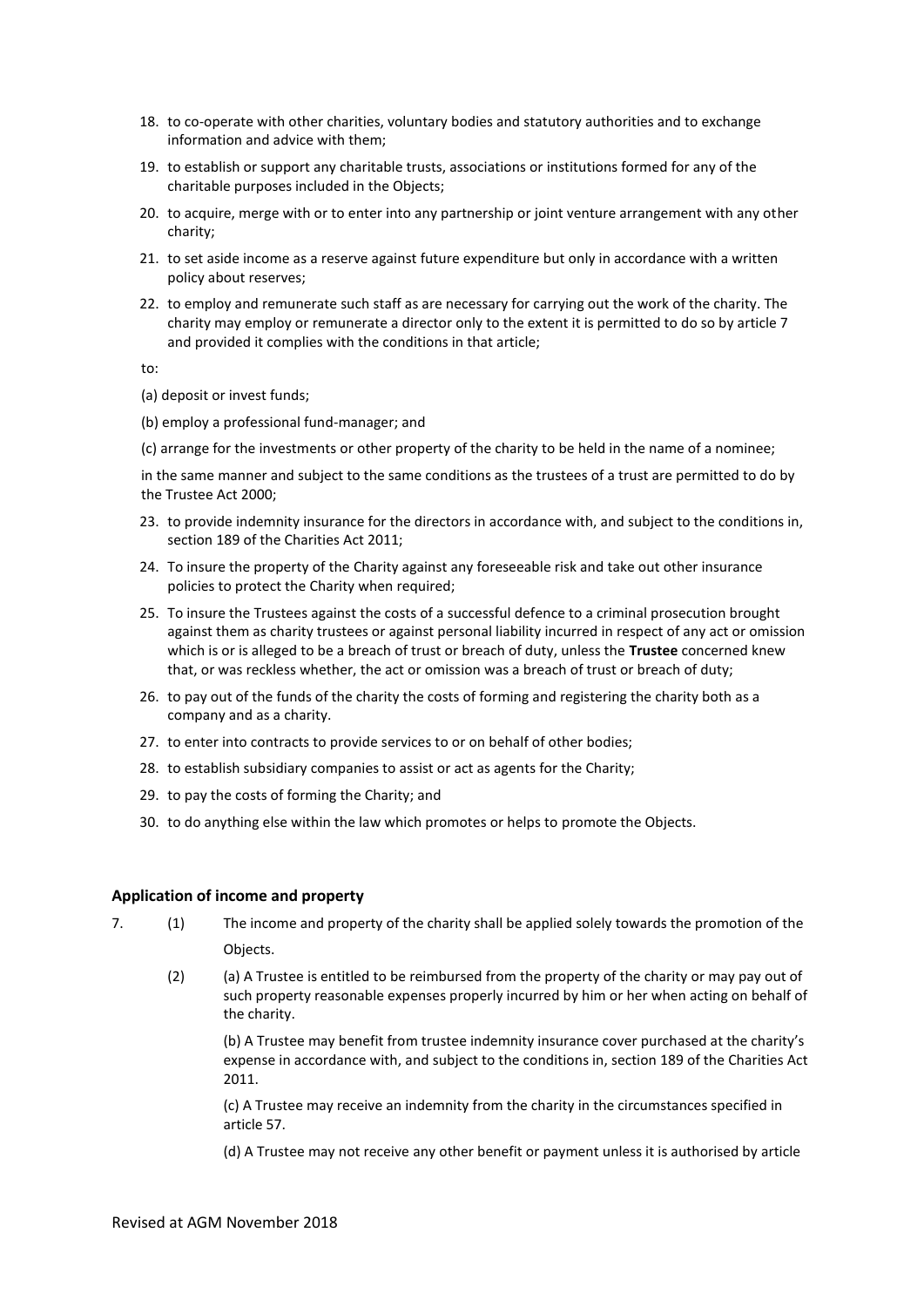(3) Subject to article 7, none of the income or property of the charity may be paid or transferred directly or indirectly by way of dividend bonus or otherwise by way of profit to any member of the charity. This does not prevent a member who is not also a director receiving:

(a) a benefit from the charity in the capacity of a beneficiary of the charity;

(b) reasonable and proper remuneration for any goods or services supplied to the charity.

### **Benefits and payments to charity Trustees and connected persons**

#### 8.

### (1) **General provisions**

No Trustee or connected person may:

(a) buy any goods or services from the charity on terms preferential to those applicable to members of the public;

- (b) sell goods, services, or any interest in land to the charity;
- (c) be employed by, or receive any remuneration from, the charity;

(d) receive any other financial benefit from the charity;

unless the payment is permitted by sub-clause (2) of this article, or authorised by the court or the prior written consent of the Charity Commission has been obtained.

In this article a 'financial benefit' means a benefit, direct or indirect, which is either money or has a monetary value.

#### **Scope and powers permitting directors' or connected persons' benefits**

(2) (a) A Trustee or connected person may receive a benefit from the charity in the capacity of a beneficiary of the charity provided that a majority of the Trustees do not benefit in this way.

(b) A Trustee or connected person may enter into a contract for the supply of services, or of goods that are supplied in connection with the provision of services, to the charity where that is permitted in accordance with, and subject to the conditions in, sections 185 and 186 of the Charities Act 2011.

(c) Subject to sub-clause (3) of this article a Trustee or connected person may provide the charity with goods that are not supplied in connection with services provided to the charity by the Trustee or connected person.

(d) A Trustee or connected person may receive interest on money lent to the charity at a reasonable and proper rate which must be not more than the Bank of England bank rate (also known as the base rate).

(e) A Trustee or connected person may receive rent for premises let by the Trustee or connected person to the charity. The amount of the rent and the other terms of the lease must be reasonable and proper. The Trustee concerned must withdraw from any meeting at which such a proposal or the rent or other terms of the lease are under discussion.

(f) A Trustee or connected person may take part in the normal trading and fundraising activities of the charity on the same terms as members of the public.

(g) Payment to any company in which a Trustee has no more than 1 per cent shareholding

### **Payment for supply of goods only – controls**

(3) The charity and its Trustees may only rely upon the authority provided by sub-clause (2)(c) of this article if each of the following conditions is satisfied:

(a) The amount or maximum amount of the payment for the goods is set out in an agreement in writing between the charity or its Trustees (as the case may be) and the Trustee or connected person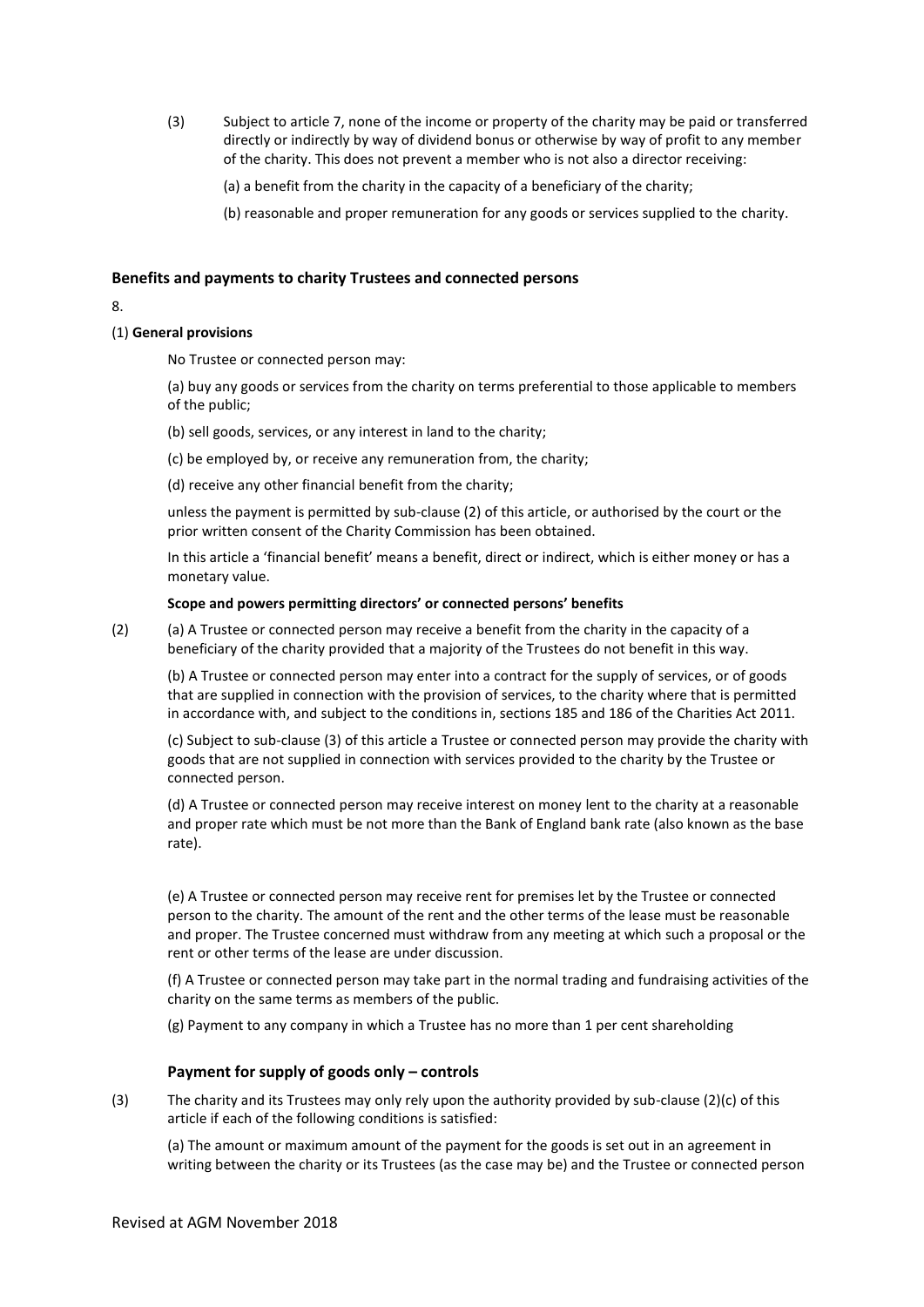supplying the goods ('the supplier') under which the supplier is to supply the goods in question to or on behalf of the charity.

(b) The amount or maximum amount of the payment for the goods does not exceed what is reasonable in the circumstances for the supply of the goods in question.

(c) The other Trustees are satisfied that it is in the best interests of the charity to contract with the supplier rather than with someone who is not a Trustee or connected person. In reaching that decision the Trustees must balance the advantage of contracting with a Trustees or connected person against the disadvantages of doing so.

(d) The supplier is absent from the part of any meeting at which there is discussion of the proposal to enter into a contract or arrangement with him or her or it with regard to the supply of goods to the charity.

(e) The supplier does not vote on any such matter and is not to be counted when calculating whether a quorum of directors is present at the meeting.

(f) The reason for their decision is recorded by the directors in the minute book.

(g) A majority of the Trustees then in office are not in receipt of remuneration or payments authorised by article 7.

- (4). This article may not be amended without the prior written consent of the **Commission**.
- (5) In sub-clauses (2) and (3) of this article:
	- (a) 'charity' includes any company in which the charity:
		- (i) holds more than 50% of the shares; or
		- (ii) controls more than 50% of the voting rights attached to the shares; or
		- (iii) has the right to appoint one or more directors to the board of the company.
	- (b) 'connected person' includes any person within the definition in article 62 'Interpretation'.

### **Declaration of Trustees interests**

**9.** A Trustee must declare the nature and extent of any interest, direct or indirect, which he or she has in a proposed transaction or arrangement with the charity or in any transaction or arrangement entered into by the charity which has not previously been declared. A Trustee must absent himself or herself from any discussions of the charity Trustees in which it is possible that a conflict will arise between his or her duty to act solely in the interests of the charity and any personal interest (including but not limited to any personal financial interest).

### **Conflicts of interests and conflicts of loyalties**

10. (1) If a conflict of interests arises for a Trustee because of a duty of loyalty owed to another organisation or person and the conflict is not authorised by virtue of any other provision in the articles, the unconflicted Trustees may authorise such a conflict of interests where the following conditions apply:

(a) the conflicted Trustee is absent from the part of the meeting at which there is discussion of any arrangement or transaction affecting that other organisation or person;

(b) the conflicted Trustee does not vote on any such matter and is not to be counted when considering whether a quorum of Trustee is present at the meeting; and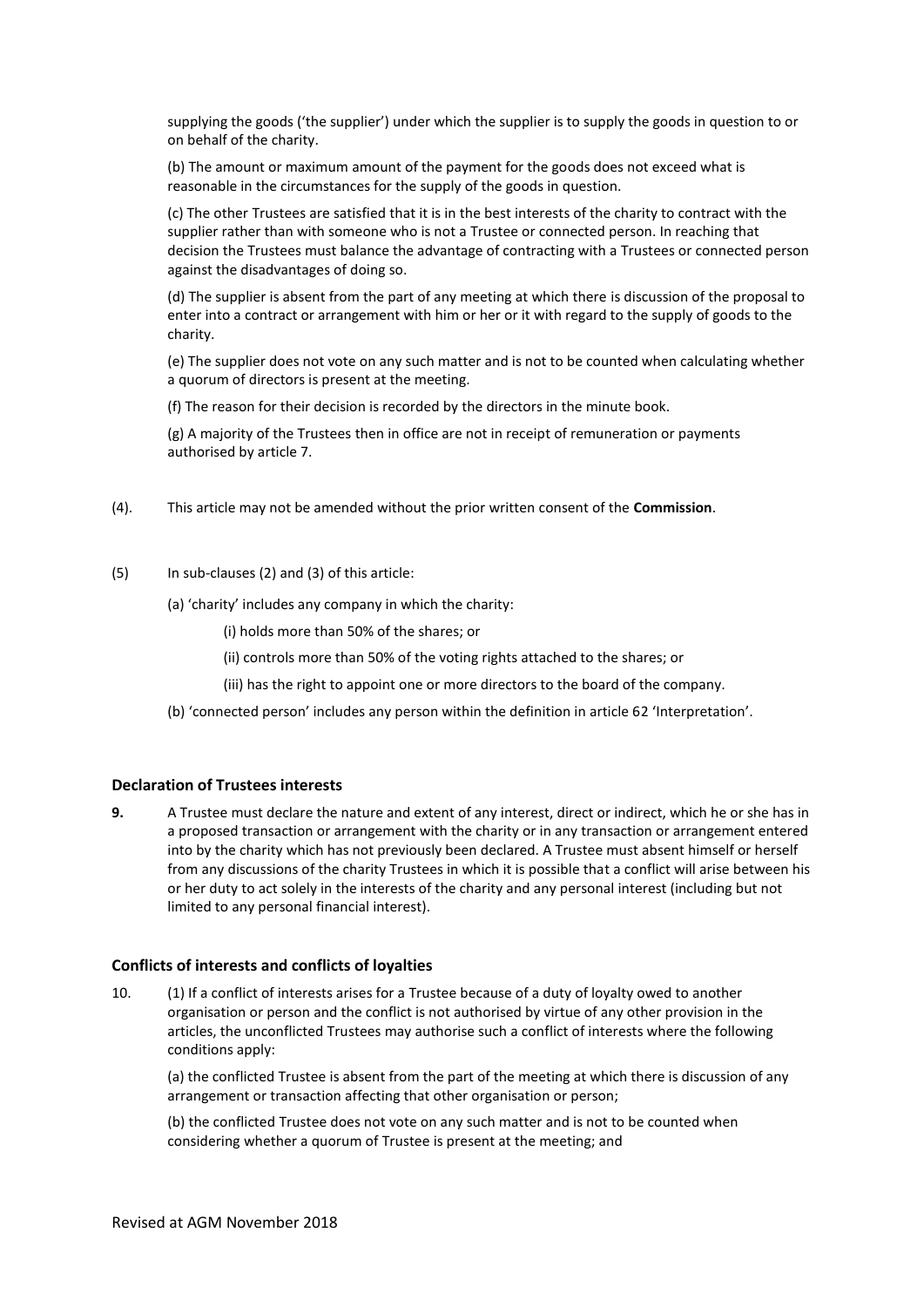(c) the unconflicted Trustees consider it is in the interests of the charity to authorise the conflict of interests in the circumstances applying.

(2) In this article a conflict of interests arising because of a duty of loyalty owed to another organisation or person only refers to such a conflict which does not involve a direct or indirect benefit of any nature to a Trustee or to a connected person.

### **Members**

11. (1) The subscribers to the memorandum are the first members of the charity.

(2) Membership is open to other individuals or organisations who are

(a) interested in promoting the charity objects:

- (b) apply to the charity via the website or other such means of contact with the charity
- (3) (a) The Trustees may only refuse an application for membership if, acting reasonably and properly, they consider it to be in the best interests of the charity to refuse the application.

(b) The Trustees must inform the applicant in writing of the reasons for the refusal within twenty-one days of the decision.

(c) The Trustees must consider any written representations the applicant may make about the decision. The Trustees decision following any written representations must be notified to the applicant in writing but shall be final.

- (4) Membership is not transferable.
- (5) The Trustees must keep a register of names and addresses of the members.
- (6) The number of members with which the Charity proposes to be registered is unlimited

#### **Classes of membership**

12. (1) The Trustees may establish classes of membership with different rights and obligations and shall record the rights and obligations in the register of members.

### **Termination of membership**

13. Membership is terminated if:

(1) the member dies or, if it is an organisation, ceases to exist;

(2) the member resigns by written notice to the charity unless, after the resignation, there would be less than two members;

(3) any sum due from the member to the charity is not paid in full within three months of it falling due;

(4) within 3 months of renewal date does not confirm their wish to renew membership (applies to those members in receipt of 100% discounted membership)

(4) the member is removed from membership by a resolution of the Trustees that it is in the best interests of the charity that his or her or its membership is terminated. A resolution to remove a member from membership may only be passed if:

(a) the member has been given at least twenty-one days' notice in writing of the meeting of the Trustees at which the resolution will be proposed and the reasons why it is to be proposed;

(b) the member or, at the option of the member, the member's representative (who need not be a member of the charity) has been allowed to make representations to the meeting.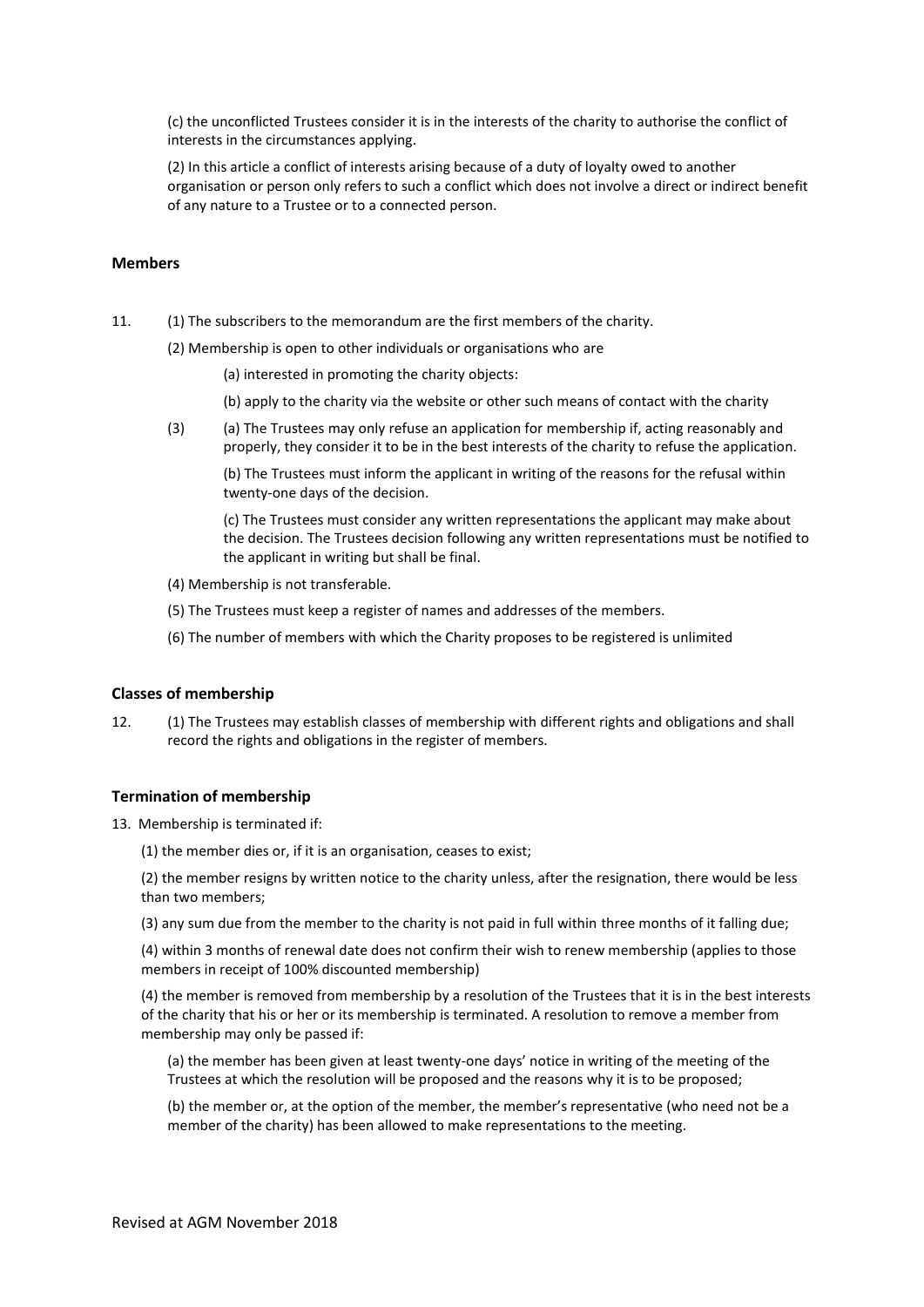### **General meetings**

14.

(1) The charity must hold its first annual general meeting within eighteen months after the date of its incorporation.

(2) An annual general meeting must be held in each subsequent year and not more than fifteen months may elapse between successive annual general meetings.

15. The Trustees may call a general meeting at any time.

### **Notice of general meetings**

16. (1) The minimum periods of notice required to hold a general meeting of the charity are:

(a) twenty-one clear days for an annual general meeting or a general meeting called for the passing of a special resolution;

(b) fourteen clear days for all other general meetings.

(2) A general meeting may be called by shorter notice if it is so agreed by a majority in number of members having a right to attend and vote at the meeting, being a majority who together hold not less than 90 percent of the total voting rights.

(3) The notice must specify the date time and place of the meeting and the general nature of the business to be transacted. If the meeting is to be an annual general meeting, the notice must say so. The notice must also contain a statement setting out the right of members to appoint a proxy under section 324 of the Companies Act 2006 and article 22.

(4) The notice must be given to all the members and to the Trustees and auditors.

17. The proceedings at a meeting shall not be invalidated because a person who was entitled to receive notice of the meeting did not receive it because of an accidental omission by the charity.

### **Proceedings at general meetings**

18. (1) No business shall be transacted at any general meeting unless a quorum is present.

(2) A quorum is:

(a) 20 members present in person or by proxy and entitled to vote upon the business to be conducted at the meeting

(3) The authorised representative of a member organisation shall be counted in the quorum.

### 19. (1) If:

(a) a quorum is not present within half an hour from the time appointed for the meeting; or

(b) during a meeting a quorum ceases to be present;

the meeting shall be adjourned to such time and place as the directors shall determine.

(2) The Trustees must reconvene the meeting and must give at least seven clear days' notice of the reconvened meeting stating the date, time and place of the meeting.

(3) If no quorum is present at the reconvened meeting within fifteen minutes of the time specified for the start of the meeting the members present in person or by proxy at that time shall constitute the quorum for that meeting.

(4) In determining attendance at a general meeting, it is immaterial whether any two or more members attending it are in the same place as each other.

(5) Two or more persons who are not in the same place as each other attend a general meeting if their circumstances are such that if they have (or were to have) rights to speak and vote at that meeting, they are (or would be) able to exercise them.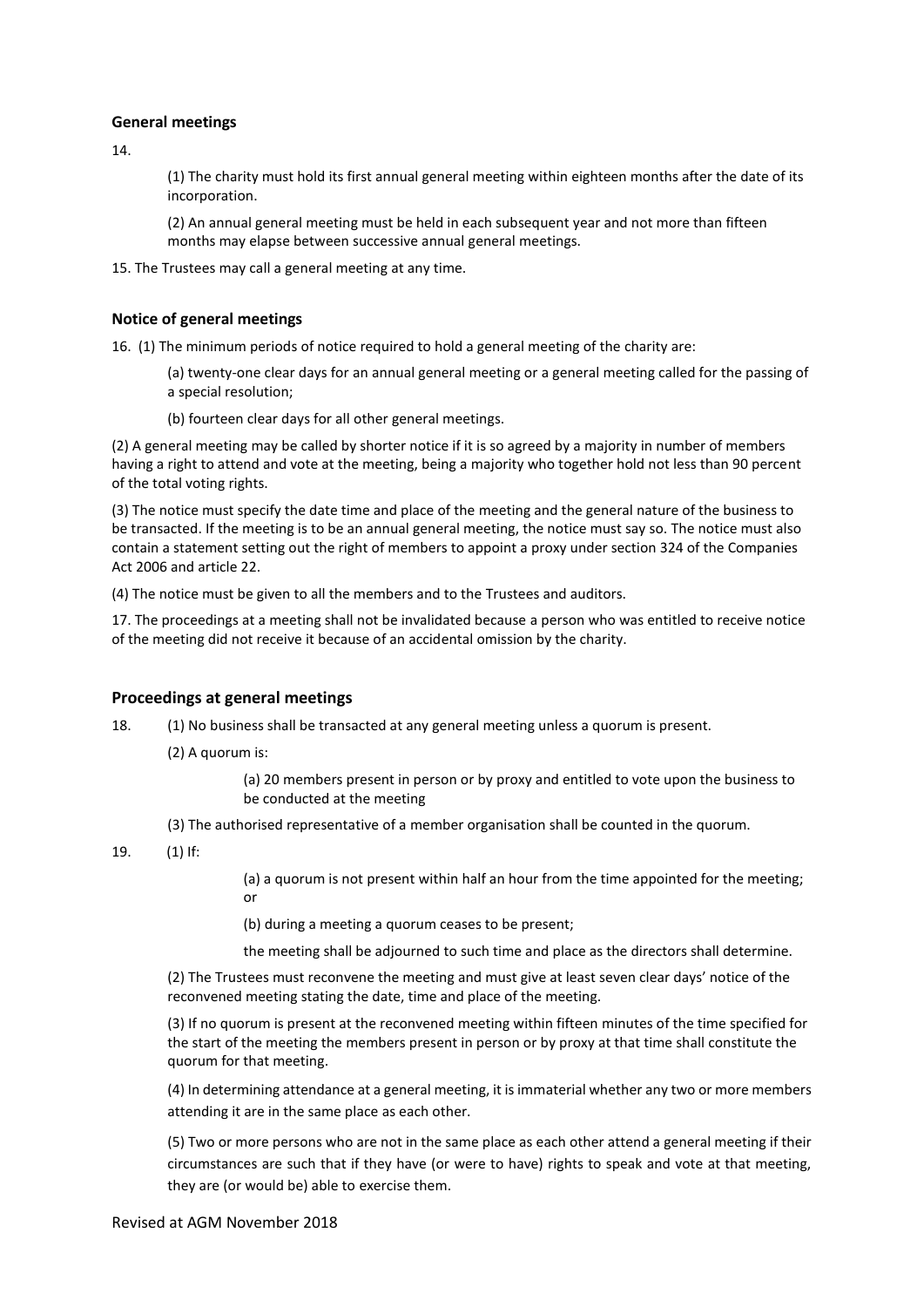20. (1) General meetings shall be chaired by the person who has been appointed to chair meetings of the Trustees.

(2) If there is no such person or he or she is not present within fifteen minutes of the time appointed for the meeting a Trustee nominated by the Trustees shall chair the meeting.

(3) If there is only one Trustee present and willing to act, he or she shall chair the meeting.

(4) If no Trustee is present and willing to chair the meeting within fifteen minutes after the time appointed for holding it, the members present in person or by proxy and entitled to vote must choose one of their number to chair the meeting.

(5) A person is able to exercise the right to speak at a general meeting when that person is in a position to communicate to all those attending the meeting, during the meeting, any information or opinions which that person has on the business of the meeting.

(6) The Trustees may make whatever arrangements they consider appropriate to enable those attending a general meeting to exercise their rights to speak or vote at it.

21 (1) The members present in person or by proxy at a meeting may resolve by ordinary resolution that the meeting shall be adjourned.

(2) The person who is chairing the meeting must decide the date, time and place at which the meeting is to be reconvened unless those details are specified in the resolution.

(3) No business shall be conducted at a reconvened meeting unless it could properly have been conducted at the meeting had the adjournment not taken place.

(4) If a meeting is adjourned by a resolution of the members for more than seven days, at least seven clear days' notice shall be given of the reconvened meeting stating the date, time and place of the meeting.

22 (1) Any vote at a meeting shall be decided by a show of hands unless before, or on the declaration of the result of, the show of hands a poll is demanded:

(a) by the person chairing the meeting; or

(b) by at least two members present in person or by proxy and having the right to vote at the meeting; or

(c) by a member or members present in person or by proxy representing not less than one-tenth of the total voting rights of all the members having the right to vote at the meeting.

(2) (a) The declaration by the person who is chairing the meeting of the result of a vote shall be conclusive unless a poll is demanded.

(b) The result of the vote must be recorded in the minutes of the charity but the number or proportion of votes cast need not be recorded.

(3) (a) A demand for a poll may be withdrawn, before the poll is taken, but only with the consent of the person who is chairing the meeting.

(b) If the demand for a poll is withdrawn the demand shall not invalidate the result of a show of hands declared before the demand was made.

(4) (a) A poll must be taken as the person who is chairing the meeting directs, who may appoint scrutineers (who need not be members) and who may fix a time and place for declaring the results of the poll.

(b) The result of the poll shall be deemed to be the resolution of the meeting at which the poll is demanded.

(5) (a) A poll demanded on the election of a person to chair a meeting or on a question of adjournment must be taken immediately.

(b) A poll demanded on any other question must be taken either immediately or at such time and place as the person who is chairing the meeting directs.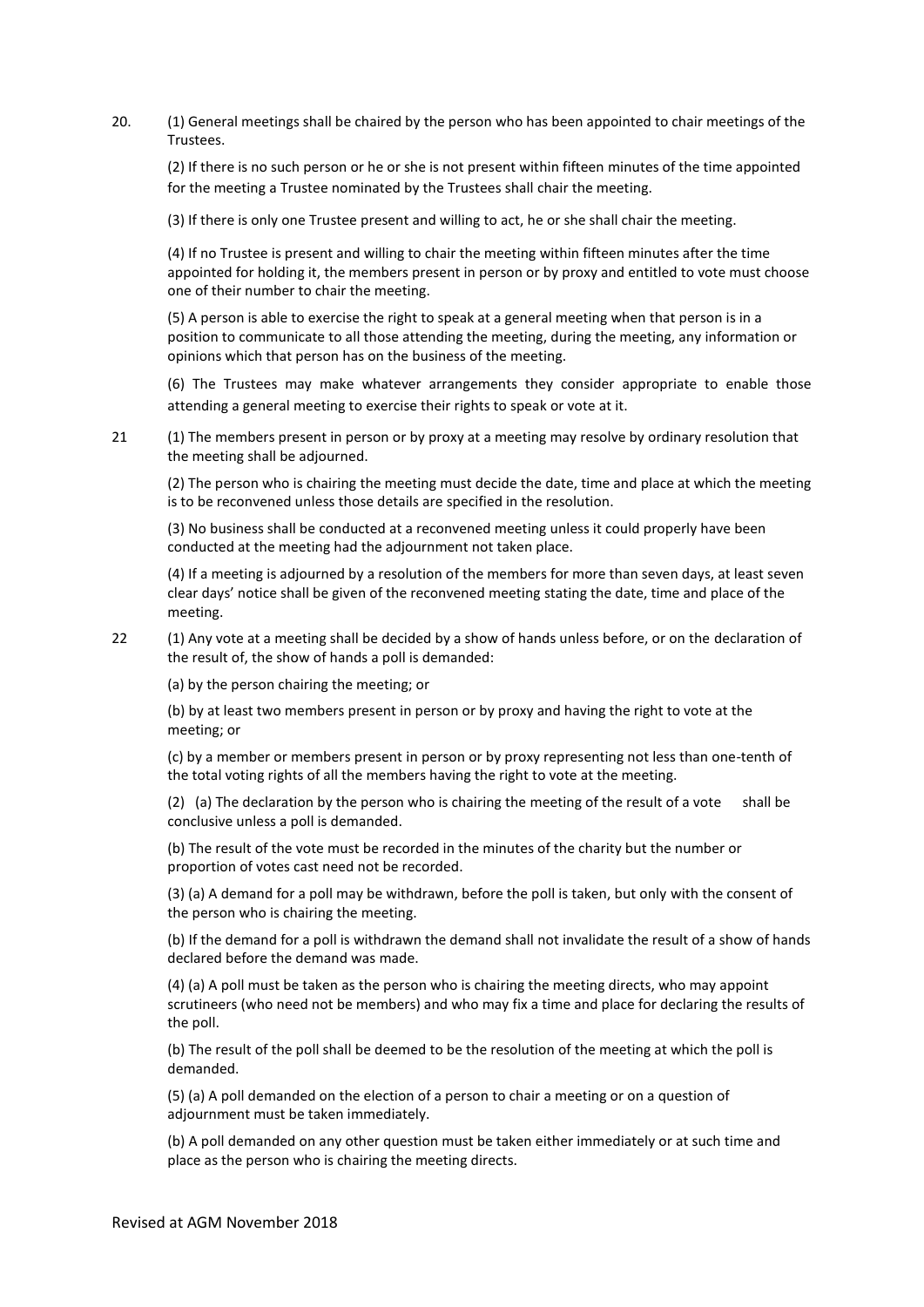(c) The poll must be taken within thirty days after it has been demanded.

(d) If the poll is not taken immediately at least seven clear days' notice shall be given specifying the time and place at which the poll is to be taken.

(e) If a poll is demanded the meeting may continue to deal with any other business that may be conducted at the meeting.

#### **Voting at general meetings**

23. (1) Except where otherwise provided by the **Act** (majority for ordinary resolutions, 75% majority for special resolutions), every issue is decided by a majority of the votes cast.

(2) Every member with voting rights present in person (or through an authorised representative) or by proxy has one vote on each issue in respect of which he, she or it is entitled to vote under any Standing Orders made by the Trustees.

### **Content of proxy notices**

24.

(1) Proxies may only validly be appointed by a notice in writing (a 'proxy notice') which -

(a) states the name and address of the member appointing the proxy;

(b) identifies the person appointed to be that member's proxy and the general meeting in relation to which that person is appointed;

(c) is signed by or on behalf of the member appointing the proxy, or is authenticated in such manner as the Trustees may determine; and

(d) is delivered to the charity in accordance with the articles and any instructions contained in the notice of the general meeting to which they relate.

(2) The charity may require proxy notices to be delivered in a particular form, and may specify different forms for different purposes.

(3) Proxy notices may specify how the proxy appointed under them is to vote (or that the proxy is to abstain from voting) on one or more resolutions.

(4) Unless a proxy notice indicates otherwise, it must be treated as -

(a) allowing the person appointed under it as a proxy discretion as to how to vote on any ancillary or procedural resolutions put to the meeting; and

(b) appointing that person as a proxy in relation to any adjournment of the general meeting to which it relates as well as the meeting itself.

### **Delivery of proxy notices**

25.A

(1) A person who is entitled to attend, speak or vote (either on a show of hands or on a poll) at a general meeting remains so entitled in respect of that meeting or any adjournment of it, even though a valid proxy notice has been delivered to the charity by or on behalf of that person.

(2) An appointment under a proxy notice may be revoked by delivering to the charity a notice in writing given by or on behalf of the person by whom or on whose behalf the proxy notice was given.

(3) A notice revoking a proxy appointment only takes effect if it is delivered before the start of the meeting or adjourned meeting to which it relates.

(4) If a proxy notice is not executed by the person appointing the proxy, it must be accompanied by written evidence of the authority of the person who executed it to execute it on the appointor's behalf.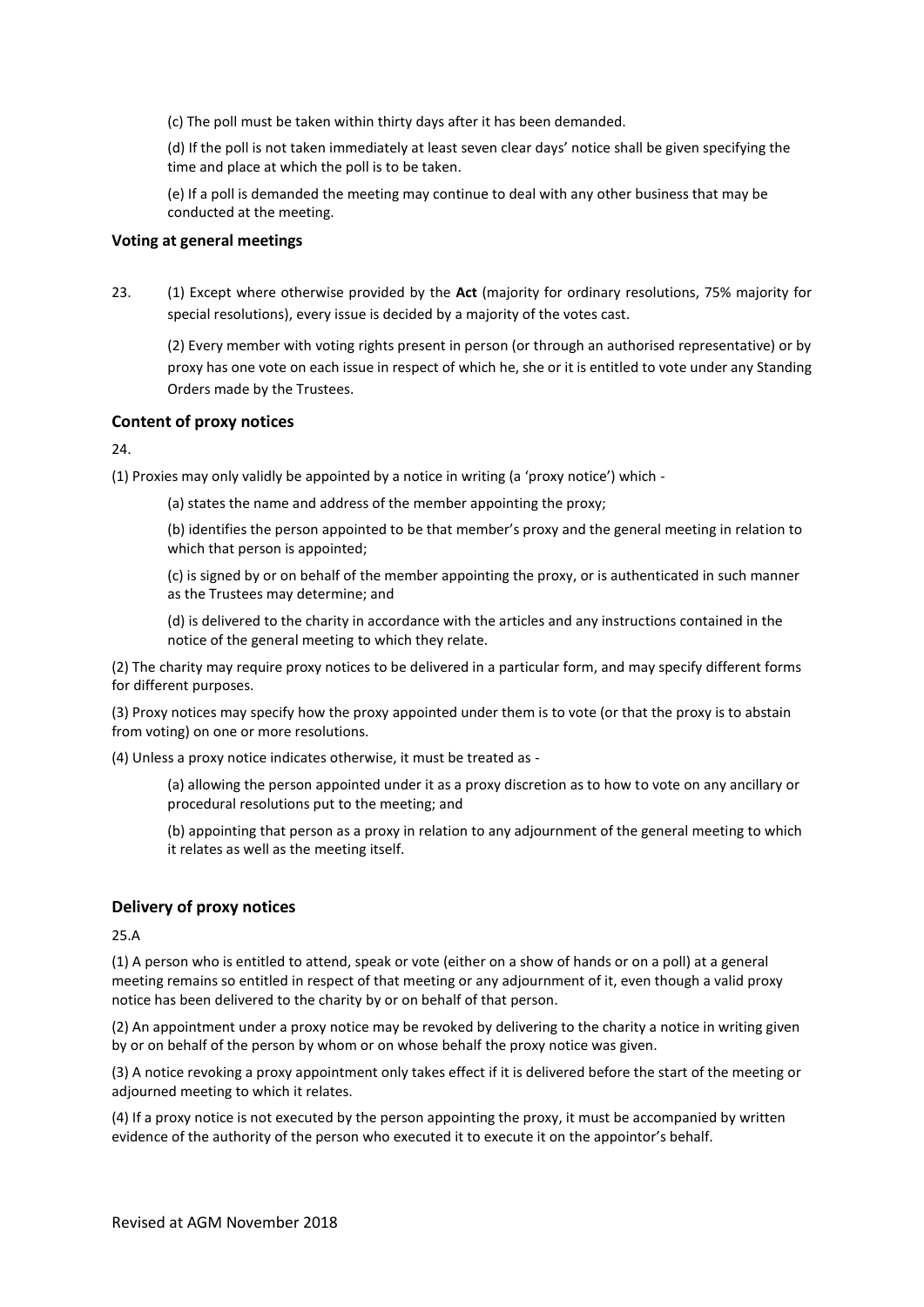#### APPROVED FORM

#### "NATIONAL BIODIVERSITY NETWORK TRUST

### **Written resolutions**

26.

(1) A resolution in writing agreed by a simple majority (or in the case of a special resolution by a majority of not less than 75%) of the members who would have been entitled to vote upon it had it been proposed at a general meeting shall be effective provided that:

(a) a copy of the proposed resolution has been sent to every eligible member;

(b) a simple majority (or in the case of a special resolution a majority of not less than 75%) of members has signified its agreement to the resolution; and

(c) it is contained in an authenticated document which has been received at the registered office within the period of 28 days beginning with the circulation date.

(2) A resolution in writing may comprise several copies to which one or more members have signified their agreement.

(3) In the case of a member that is an organisation, its authorised representative may signify its agreement.

#### **Votes of members**

27. Subject to article 11, every member, whether an individual or an organisation, shall have one vote.

28. Any objection to the qualification of any voter must be raised at the meeting at which the vote is tendered and the decision of the person who is chairing the meeting shall be final.

29.

(1) Any organisation that is a member of the charity may nominate any person to act as its representative at any meeting of the charity.

(2) The organisation must give written notice to the charity of the name of its representative. The representative shall not be entitled to represent the organisation at any meeting unless the notice has been received by the charity. The representative may continue to represent the organisation until written notice to the contrary is received by the charity.

(3) Any notice given to the charity will be conclusive evidence that the representative is entitled to represent the organisation or that his or her authority has been revoked. The charity shall not be required to consider whether the representative has been properly appointed by the organisation.

#### **Amendments to resolutions**

30. An ordinary resolution to be proposed at a general meeting may be amended if:

- (a) notice of the proposed amendment is given to the Charity in writing by a person entitled to vote at the general meeting at which it is to be proposed not less than 48 hours before the meeting is to take place (or such later time as the chairman of the meeting may determine); and
- (b) the proposed amendment does not, in the reasonable opinion of the chairman of the meeting, materially alter the scope of the resolution.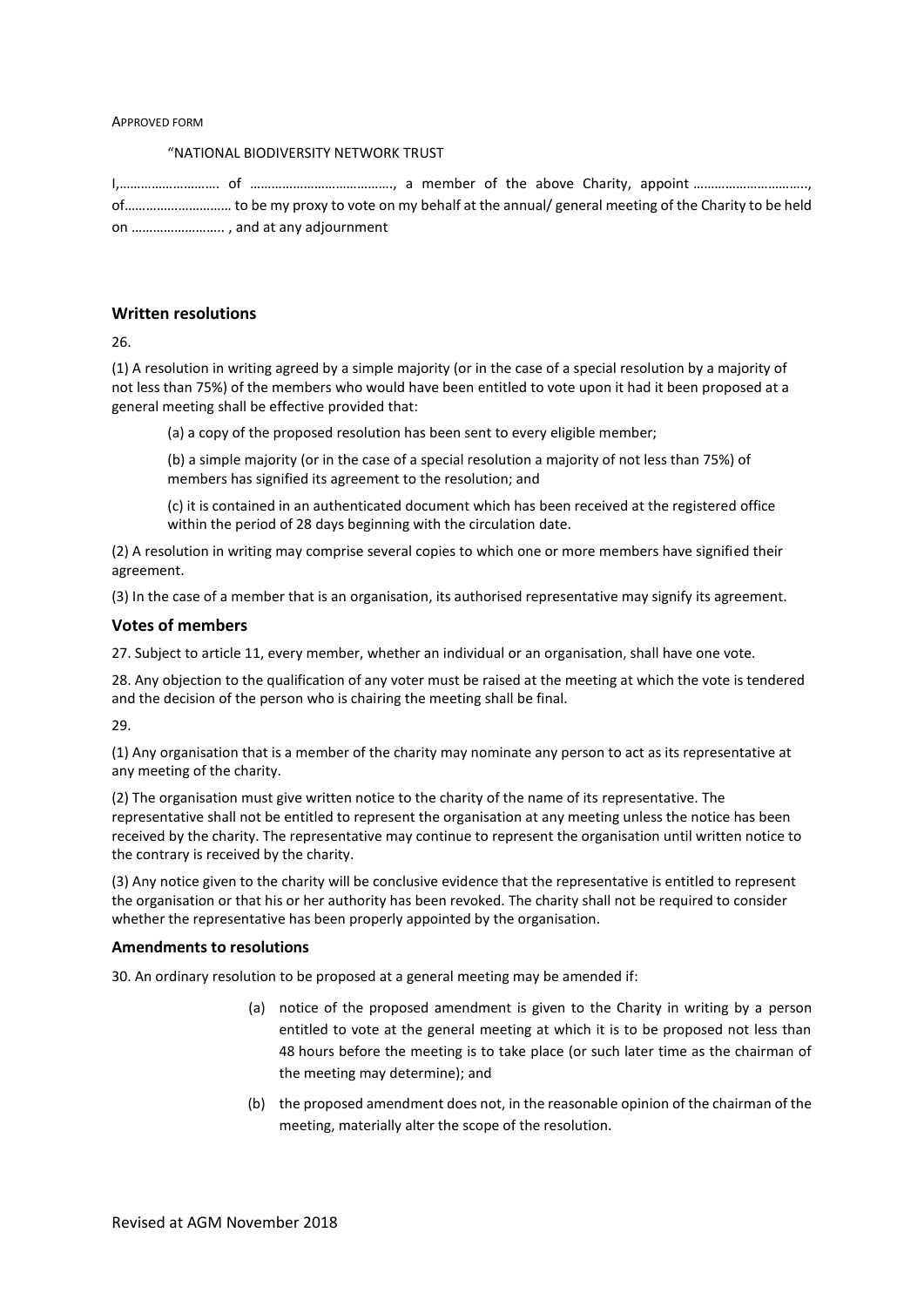31. A special resolution to be proposed at a general meeting may be amended by ordinary resolution if:

- (a) the chairman of the meeting proposes the amendment at the general meeting at which there solution is to be proposed; and
- (b) the amendment does not go beyond what is necessary to correct a grammatical or other non-substantive error in the resolution.
- 32. If the chairman of the meeting, acting in good faith, wrongly decides that an amendment to a resolution is out of order, the chairman's error does not invalidate the vote on that resolution.

### **Trustees**

33.

(1) A Trustee must be a natural person aged 16 years or older.

(2) No one may be appointed a Trustee if he or she would be disqualified from acting under the provisions of article 39.

34. The minimum number of Trustees shall be 4 and the maximum number of Trustees shall be 12.

35. The first Trustees shall be those persons notified to Companies House as the first Trustees of the charity.

36. A Trustee may not appoint an alternate Trustee or anyone to act on his or her behalf at meetings of the Trustees.

37. The Trustees may at any time co-opt any person duly qualified to be appointed as a Trustee to fill a vacancy in their number or as an additional Trustee, but a co-opted Trustee holds office only until the next general meeting.

38. A technical defect in the appointment of a Trustee of which the Trustees are unaware at the time does not invalidate decisions taken at a meeting.

### **Powers of Trustees**

39.

(1) The Trustees shall manage the business of the charity and may exercise all the powers of the charity unless they are subject to any restrictions imposed by the Companies Acts, the articles or any special resolution.

(2) No alteration of the articles or any special resolution shall have retrospective effect to invalidate any prior act of the Trustees.

(3) Any meeting of Trustees at which a quorum is present at the time the relevant decision is made may exercise all the powers exercisable by the Trustees.

(4) to appoint (and remove) any member (who may be a Trustee) to act as Secretary to the Charity in accordance with the Act;

(5) to appoint a Chairman, Treasurer and other honorary officers from among their number;

(6) to make Standing Orders consistent with these Articles and the Act) to govern proceedings at general meetings;

(7) to make Rules consistent with these Articles and the Act to govern proceedings at their meetings and at meetings of committees;

(8) to make Regulations consistent with these Articles and the Act to govern the administration of the Charity and the use of its seal (if any);

(9) to establish procedures to assist the resolution of disputes within the Charity; and

(10) to exercise any powers of the Charity which are not reserved to a general meeting.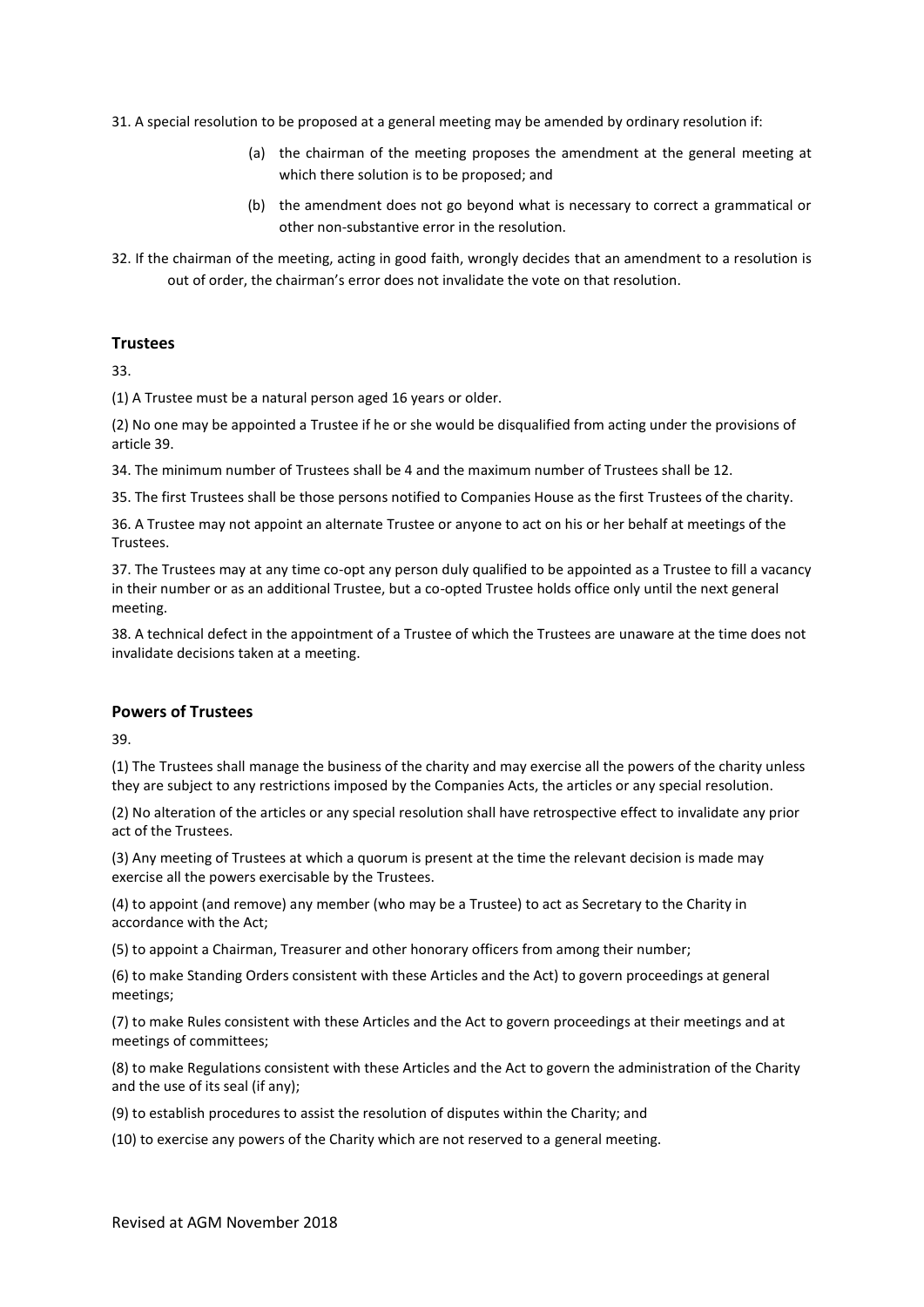# **Retirement of Trustees**

 $\overline{10}$ 

(1) If a Trustee is required to retire at an annual general meeting by a provision of the articles the retirement shall take effect upon the conclusion of the meeting.

(2) No Trustee, including the Chairperson, may serve more than 6 years in office, which can be in the form of two, three year terms. Approval of the members given by an ordinary resolution is required for those wishing to serve more than 6 years in office.

# **Appointment of Trustees**

41. The charity may by ordinary resolution:

(1) appoint a person who is willing to act to be a Trustee; and

(2) determine the rotation in which any additional Trustees are to retire.

Please refer to section 3.B within the Rules and Standing Orders for the recruitment of Trustees.

42.

(1) The Trustees may appoint a person who is willing to act to be a Trustees.

(2) A Trustee appointed by a resolution of the other Trustees must retire at the next annual general meeting and must not be taken into account in determining the Trustees who are to retire by rotation.

43. The appointment of a Trustee, whether by the charity in general meeting or by the other directors, must not cause the number of Trustees to exceed any number fixed as the maximum number of Trustees.

# **Disqualification and removal of Trustees**

44. A Trustee shall cease to hold office if he or she:

(1) ceases to be a Trustee by virtue of any provision in the Companies Acts or is prohibited by law from being a director;

(2) is disqualified from acting as a Trustee by virtue of sections 178 and 179 of the Charities Act 2011 (or any statutory re-enactment or modification of those provisions);

(3) ceases to be a member of the charity;

(4) in the written opinion, given to the company, of a registered medical practitioner treating that person, has become physically or mentally incapable of acting as a director and may remain so for more than three months;

(5) resigns as a Trustee by notice to the charity (but only if at least two Trustees will remain in office when the notice of resignation is to take effect); or

(6) is absent without the permission of the Trustees from two consecutive meetings

(7) is removed by resolution passed by at least a simple majority of the members present and voting at a general meeting, after the meeting has invited the views of the Trustee concerned and considered the matter in the light of any such views.

# **Remuneration of Trustees**

45. The Trustees must not be paid any remuneration unless it is authorised by article 8.

# **Proceedings of Trustees**

46.

(1) The Trustees must hold at least 3 meetings a year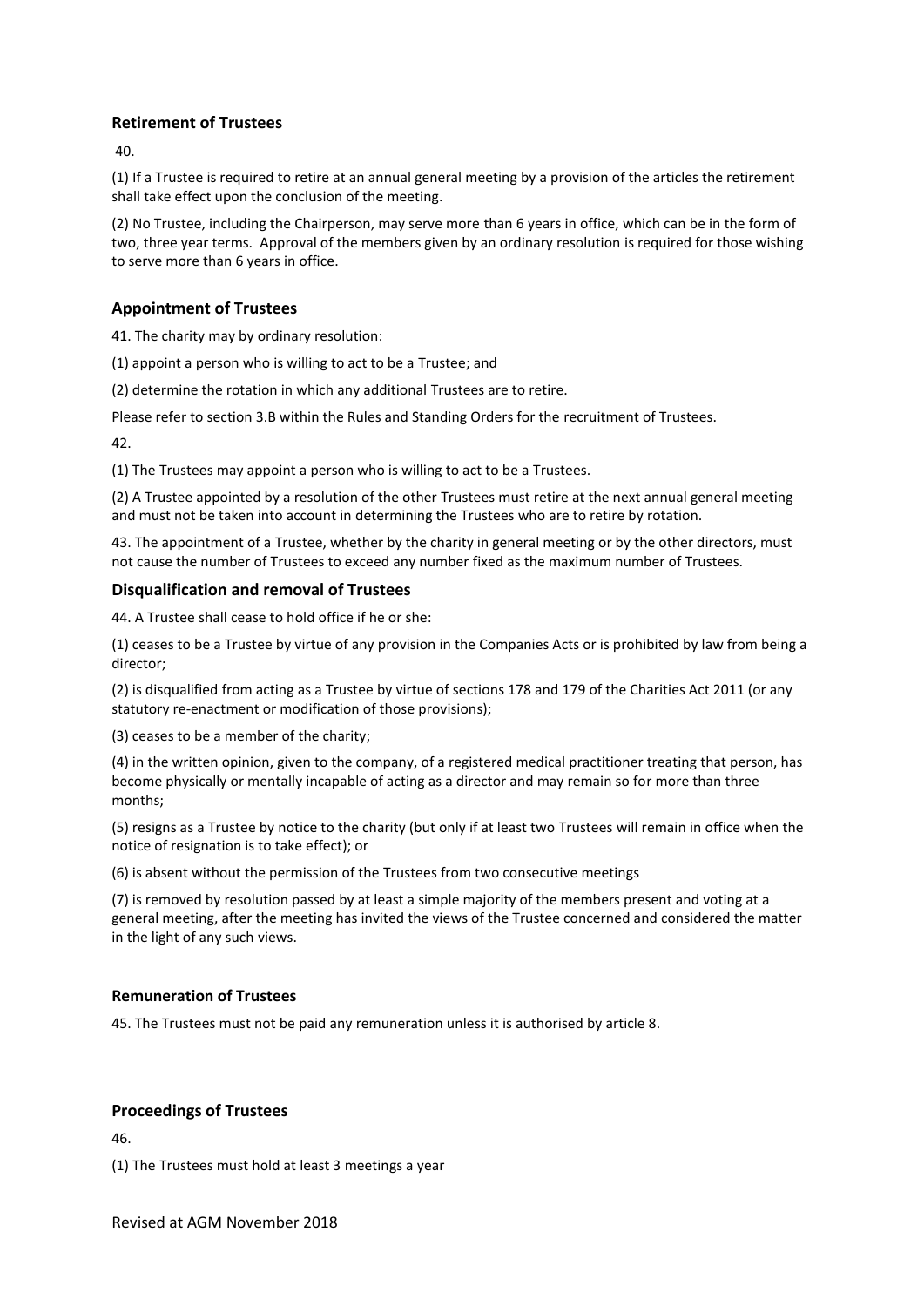The Trustees may regulate their proceedings as they think fit, subject to the provisions of the articles.

(2) Any Trustee may call a meeting of the Trustees.

(3) The secretary (if any) must call a meeting of the Trustees if requested to do so by a Trustee.

(4) Questions arising at a meeting shall be decided by a majority of votes.

(5) In the case of an equality of votes, the person who is chairing the meeting shall have a second or casting vote.]

(6) A meeting may be held by suitable electronic means agreed by the directors in which each participant may communicate with all the other participants.]

47.

(1) No decision may be made by a meeting of the Trustees unless a quorum is present at the time the decision is purported to be made. ['Present' includes being present by suitable electronic means agreed by the Trustees in which a participant or participants may communicate with all the other participants.]

(2) The quorum shall be four or the number nearest to one-third of the total number of Trustees, whichever is the greater, or such larger number as may be decided from time to time by the Trustees.

(3) A Trustee shall not be counted in the quorum present when any decision is made about a matter upon which that Trustee is not entitled to vote.

48. If the number of Trustees is less than the number fixed as the quorum, the continuing Trustees may act only for the purpose of filling vacancies or of calling a general meeting.

49.

(1) The Chairman or (if the Chairman is unable or unwilling to do so) some other Trustee chosen by the Trustees present presides at each meeting.

(2) If no-one has been appointed to chair meetings of the Trustees or if the person appointed is unwilling to preside or is not present within ten minutes after the time appointed for the meeting, the Trustees present may appoint one of their number to chair that meeting.

(3) The person appointed to chair meetings of the Trustees shall have no functions or powers except those conferred by the articles or delegated to him or her by the Trustees.

501.

(1) A resolution in writing or in electronic form agreed by all of the Trustees entitled to receive notice of a meeting of the Trustees and to vote upon the resolution shall be as valid and effectual as if it had been passed at a meeting of the Trustees duly convened and held.

(2) The resolution in writing may comprise several documents containing the text of the resolution in like form to each of which one or more directors has signified their agreement.

# **Delegation**

51.

(1) The Trustees may delegate any of their powers or functions to a committee of two or more Trustees but the terms of any delegation must be recorded in the minute book.

(2) The Trustees may impose conditions when delegating, including the conditions that:

(a) the relevant powers are to be exercised exclusively by the committee to whom they delegate;

(b) no expenditure may be incurred on behalf of the charity except in accordance with a budget previously agreed with the directors.

(3) The Trustees may revoke or alter a delegation.

(4) All acts and proceedings of any committees must be fully and promptly reported to the Trustees.

# **Validity of Trustees decisions**

Revised at AGM November 2018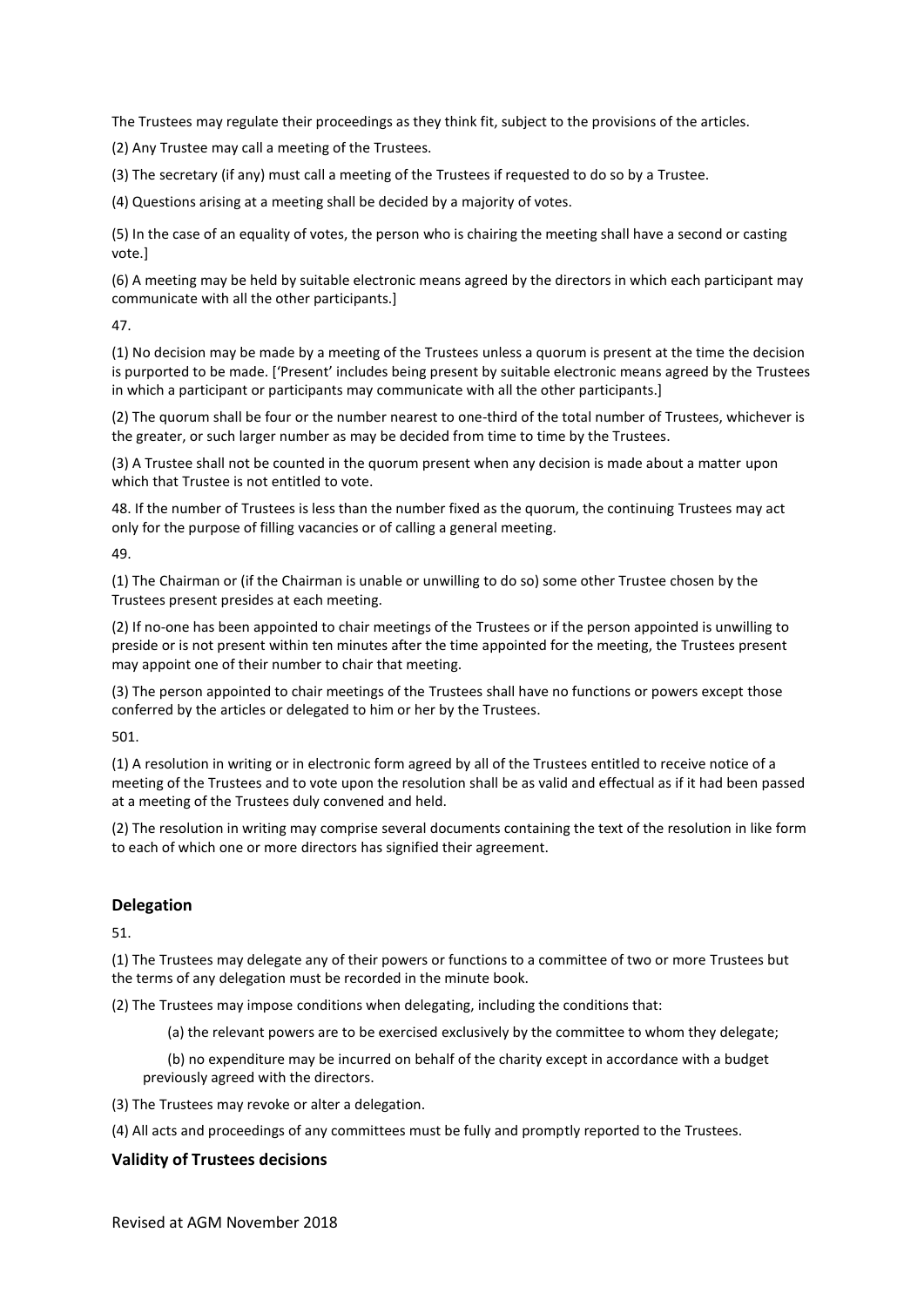52.

(1) Subject to article 47(2), all acts done by a meeting of Trustees, or of a committee of Trustees, shall be valid notwithstanding the participation in any vote of a Trustee:

(a) who was disqualified from holding office;

(b) who had previously retired or who had been obliged by the constitution to vacate office;

(c) who was not entitled to vote on the matter, whether by reason of a conflict of interests or otherwise;

if without:

(d) the vote of that Trustee; and

(e) that Trustee being counted in the quorum;

the decision has been made by a majority of the Trustees at a quorate meeting.

(2) Article 54(1) does not permit a Trustee or a connected person to keep any benefit that may be conferred upon him or her by a resolution of the directors or of a committee of directors if, but for article 54(1), the resolution would have been void, or if the director has not complied with article 6.22

### **Seal**

53. If the charity has a seal it must only be used by the authority of the directors or of a committee of Trustees authorised by the Trustees. The Trustees may determine who shall sign any instrument to which the seal is affixed and unless otherwise so determined it shall be signed by a director and by the secretary (if any) or by a second Trustee.

### **Minutes**

54. The Trustees must keep minutes of all:

- (1) appointments of officers made by the Trustees;
- (2) proceedings at meetings of the charity;
- (3) meetings of the Trustees and committees of Trustees including:
	- (a) the names of the Trustees present at the meeting;
	- (b) the decisions made at the meetings; and
	- (c) where appropriate the reasons for the decisions.

### **Accounts**

55.

(1) The Trustees must prepare for each financial year accounts as required by the Companies Acts. The accounts must be prepared to show a true and fair view and follow accounting standards issued or adopted by the Accounting Standards Board or its successors and adhere to the recommendations of applicable Statements of Recommended Practice.

(2) The Trustees must keep accounting records as required by the Companies Act.

# **Annual Report and Return and Register of Charities**

56.

- (1) The Trustees must comply with the requirements of the Charities Act 2011 with regard to the:
	- (a) transmission of a copy of the statements of account to the Commission;
	- (b) preparation of an Annual Report and the transmission of a copy of it to the Commission;
	- (c) preparation of an Annual Return and its transmission to the Commission.

(2) The Trustees must notify the Commission promptly of any changes to the charity's entry on the Central Register of Charities.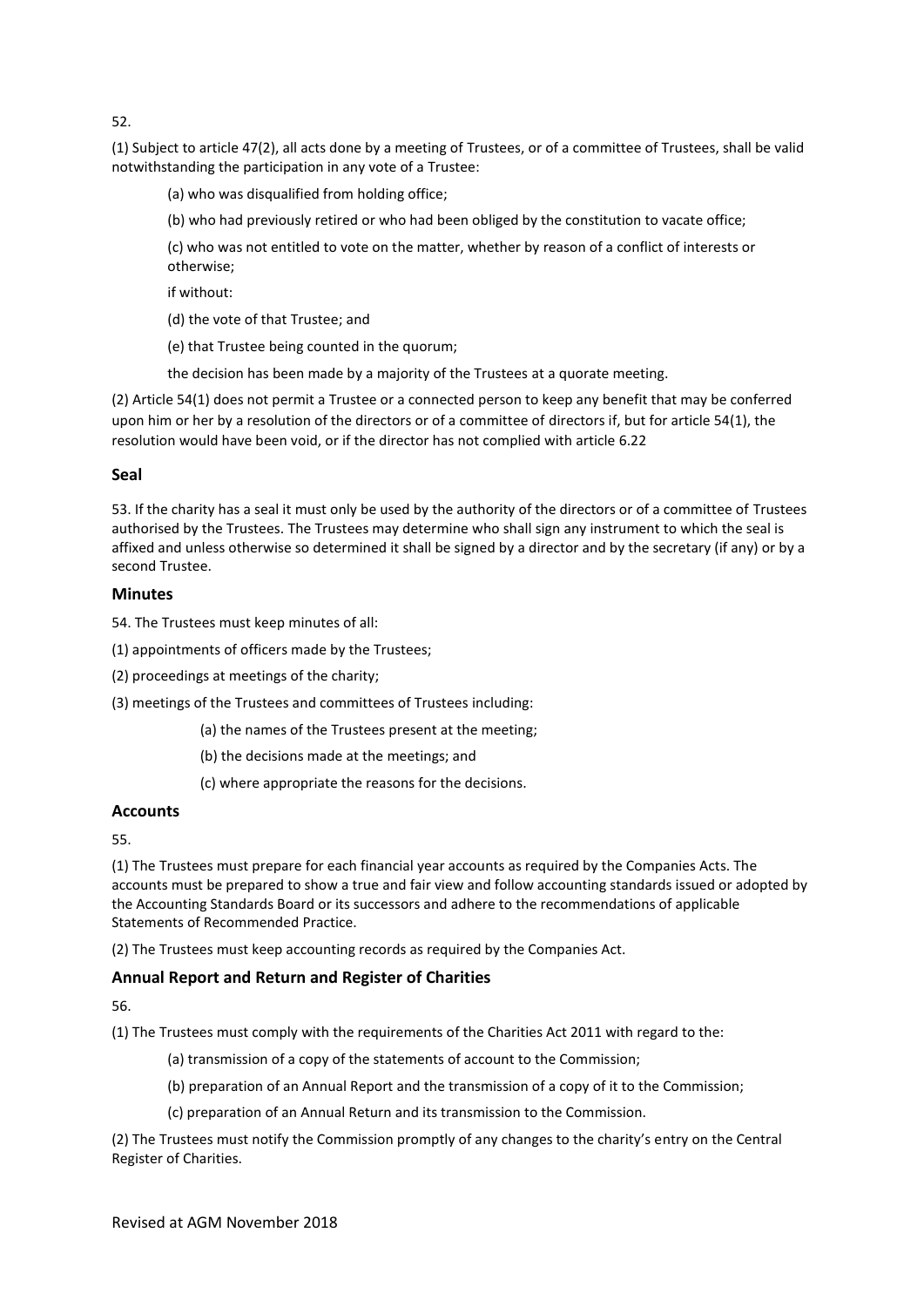(3) Accounting records relating to the Charity must be made available for inspection by any Trustee at any reasonable time during normal office hours and may be made available for inspection by members who are not Trustees if the Trustees so decide.

(4) A copy of the Charity's latest available statement of account must be supplied on request to any Trustee or member, or to any other person who makes a written request and pays the Charity's reasonable costs, within two months.

# **Means of communication to be used**

57.

(1) Subject to the articles, anything sent or supplied by or to the charity under the articles may be sent or supplied in any way in which the Companies Act 2006 provides for documents or information which are authorised or required by any provision of that Act to be sent or supplied by or to the charity.

(2) Subject to the articles, any notice or document to be sent or supplied to a Trustee in connection with the taking of decisions by Trustees may also be sent or supplied by the means by which that Trustee has asked to be sent or supplied with such notices or documents for the time being.

58. Any notice to be given to or by any person pursuant to the articles:

(1) must be in writing; or

(2) must be given in electronic form.

59.

(1) The charity may give any notice to a member either:

(a) personally; or

(b) by sending it by post in a prepaid envelope addressed to the member at his or her address; or

(c) by leaving it at the address of the member; or

(d) by giving it in electronic form to the member's address.

(e) by placing the notice on a website and providing the person with a notification in writing or in electronic form of the presence of the notice on the website. The notification must state that it concerns a notice of a company meeting and must specify the place date and time of the meeting.

(2) A member who does not register an address with the charity or who registers only a postal address that is not within the United Kingdom shall not be entitled to receive any notice from the charity.

60. A member present in person at any meeting of the charity shall be deemed to have received notice of the meeting and of the purposes for which it was called.

61.

(1) Proof that an envelope containing a notice was properly addressed, prepaid and posted shall be conclusive evidence that the notice was given.

(2) Proof that an electronic form of notice was given shall be conclusive where the company can demonstrate that it was properly addressed and sent, in accordance with section 1147 of the Companies Act 2006.

(3) In accordance with section 1147 of the Companies Act 2006 notice shall be deemed to be given:

(a) 48 hours after the envelope containing it was posted; or

(b) in the case of an electronic form of communication, 48 hours after it was sent.

# **Indemnity**

62.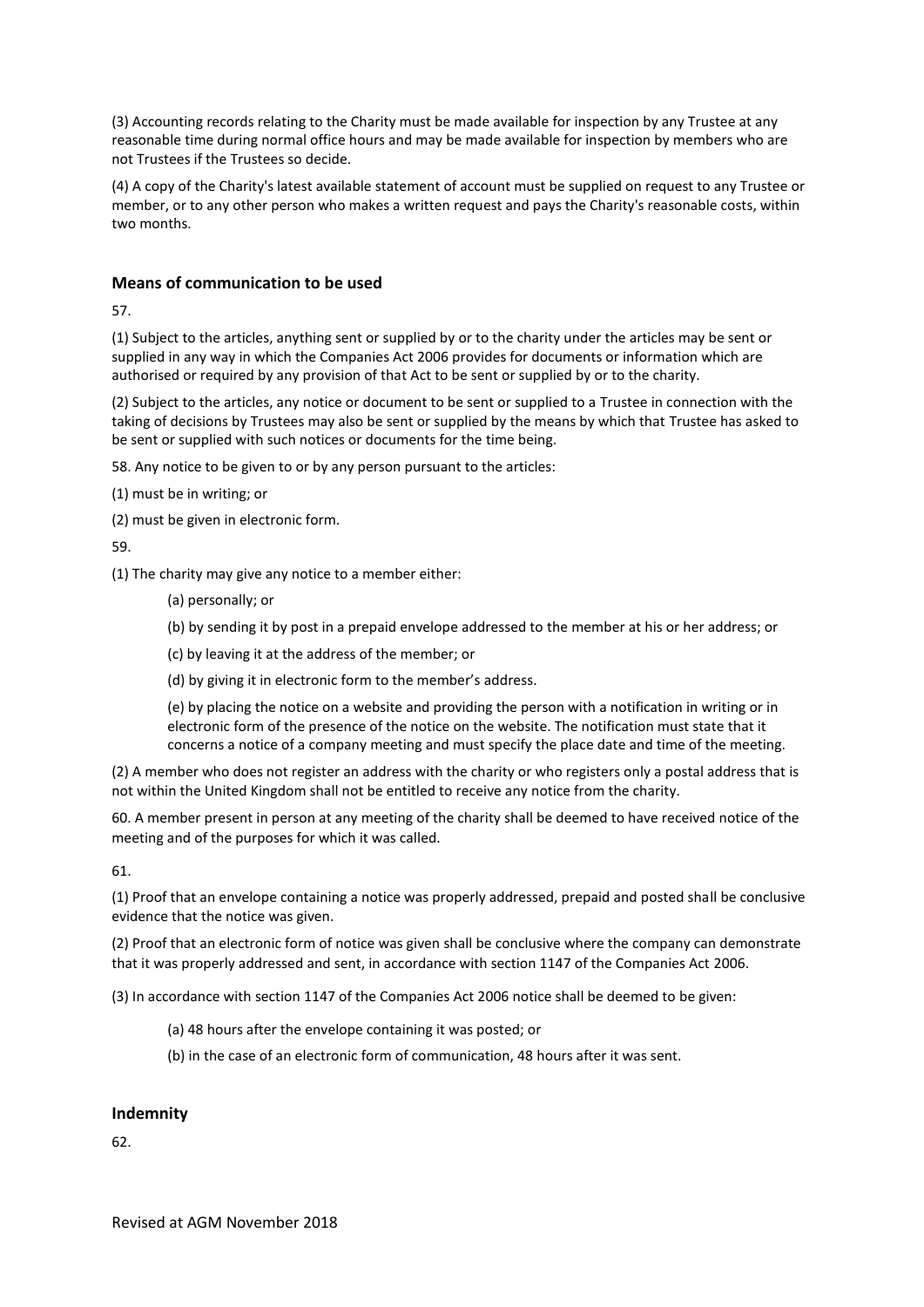(1) The charity shall indemnify a relevant Trustee against any liability incurred in that capacity, to the extent permitted by sections 232 to 234 of the Companies Act 2006

(2) In this article a 'relevant Trustee' means any Trustee or former Trustee of the charity.

### **Rules**

63.

(1) The Trustees may from time to time make such reasonable and proper rules or bye laws as they may deem necessary or expedient for the proper conduct and management of the charity.

(2) The bye laws may regulate the following matters but are not restricted to them:

(a) the admission of members of the charity (including the admission of organisations to membership) and the rights and privileges of such members, and the entrance fees, subscriptions and other fees or payments to be made by members;

(b) the conduct of members of the charity in relation to one another, and to the charity's employees and volunteers;

(c) the setting aside of the whole or any part or parts of the charity's premises at any particular time or times or for any particular purpose or purposes;

(d) the procedure at general meetings and meetings of the directors in so far as such procedure is not regulated by the Companies Acts or by the articles;

(e) generally, all such matters as are commonly the subject matter of company rules.

(3) The charity in general meeting has the power to alter, add to or repeal the rules or bye laws.

(4) The Trustees must adopt such means as they think sufficient to bring the rules and bye laws to the notice of members of the charity.

(5) The rules or bye laws shall be binding on all members of the charity. No rule or bye law shall be inconsistent with, or shall affect or repeal anything contained in, the articles.

### **Disputes**

64. If a dispute arises between members of the charity about the validity or propriety of anything done by the members of the charity under these articles, and the dispute cannot be resolved by agreement, the parties to the dispute must first try in good faith to settle the dispute by mediation before resorting to litigation.

### **Dissolution**

65.

(1) The members of the charity may at any time before, and in expectation of, its dissolution resolve that any net assets of the charity after all its debts and liabilities have been paid, or provision has been made for them, shall on or before the dissolution of the charity be applied or transferred in any of the following ways:

- (a) directly for the Objects; or
- (b) by transfer to any charity or charities for purposes similar to the Objects; or
- (c) to any charity or charities for use for particular purposes that fall within the Objects.
- (d) in such other manner consistent with charitable status as the Commission approve in writing in advance.

(2) Subject to any such resolution of the members of the charity, the directors of the charity may at any time before and in expectation of its dissolution resolve that any net assets of the charity after all its debts and liabilities have been paid, or provision made for them, shall on or before dissolution of the charity be applied or transferred:

(a) directly for the Objects; or

- (b) by transfer to any charity or charities for purposes similar to the Objects; or
- (c) to any charity or charities for use for particular purposes that fall within the Objects.